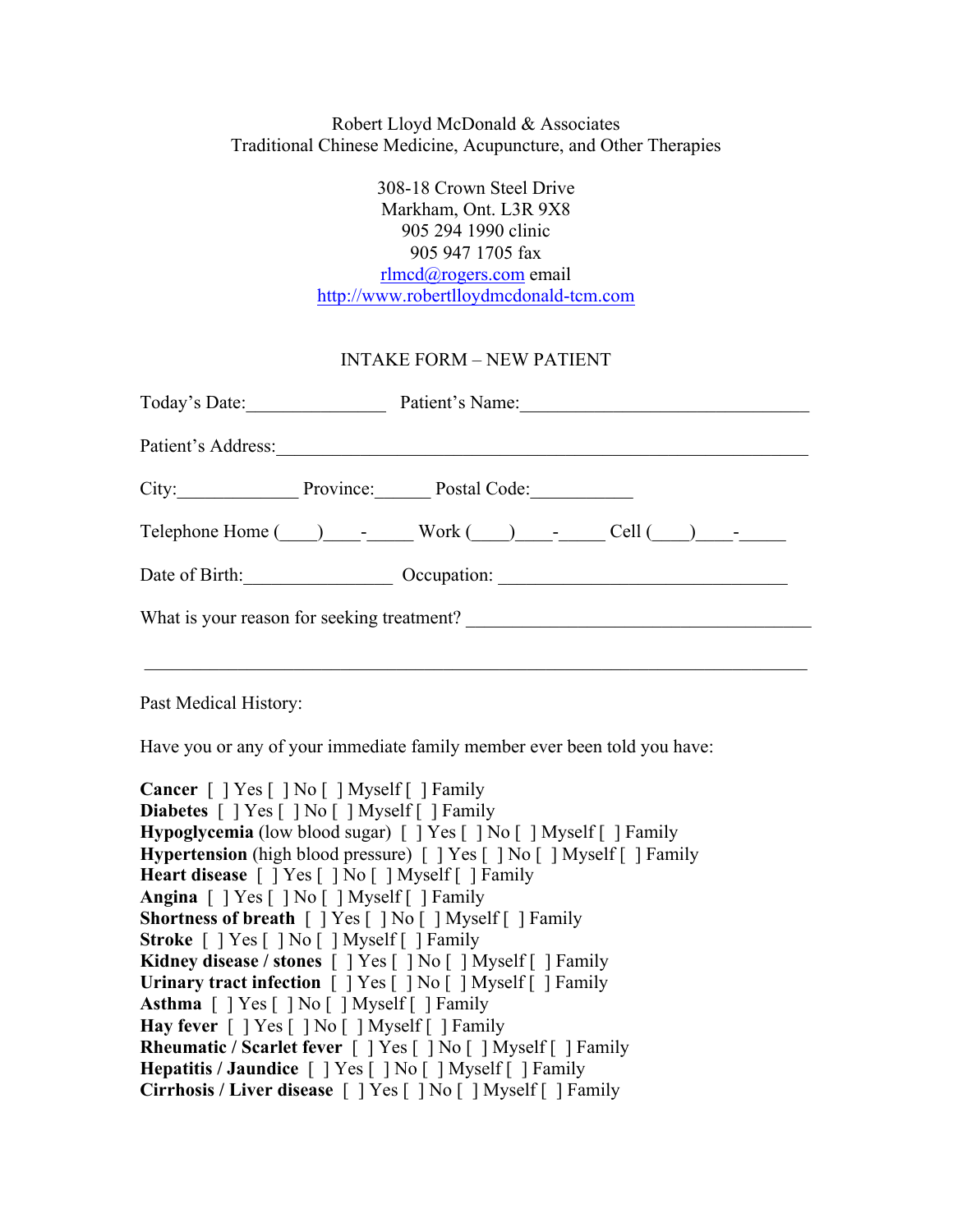Polio  $\lceil$  | Yes  $\lceil$  | No  $\lceil$  | Myself | Family **Chronic bronchitis** [ ] Yes [ ] No [ ] Myself [ ] Family **Pneumonia**  $\lceil \cdot \rceil$  Yes  $\lceil \cdot \rceil$  No  $\lceil \cdot \rceil$  Myself  $\lceil \cdot \rceil$  Family **Emphysema** [ ] Yes [ ] No [ ] Myself [ ] Family **Tuberculosis** [ ] Yes [ ] No [ ] Myself [ ] Family **Migraine headaches** [ ] Yes [ ] No [ ] Myself [ ] Family **Anemia** [ ] Yes [ ] No [ ] Myself [ ] Family **Ulcers / Stomach problems** [ ] Yes [ ] No [ ] Myself [ ] Family **Depression**  $\lceil \cdot \rceil$  Yes  $\lceil \cdot \rceil$  No  $\lceil \cdot \rceil$  Myself  $\lceil \cdot \rceil$  Family **Anxiety** [ ] Yes [ ] No [ ] Myself [ ] Family **Chemical Dependency** (alcohol/drugs) [ ] Yes [ ] No [ ] Myself [ ] Family **Arthritis** [ ] Yes [ ] No [ ] Myself [ ] Family **Gout** [ ] Yes [ ] No [ ] Myself [ ] Family **Hemophilia** [ ] Yes [ ] No [ ] Myself [ ] Family **Slow Healing** [ ] Yes [ ] No [ ] Myself [ ] Family **Epilepsy** [ ] Yes [ ] No [ ] Myself [ ] Family **Thyroid problems** [ ] Yes [ ] No [ ] Myself [ ] Family **Multiple Sclerosis** [ ] Yes [ ] No [ ] Myself [ ] Family **Fibromyalgia** [ ] Yes [ ] No [ ] Myself [ ] Family

Other :

General Health:

1. What medications are you taking? Please list both prescription and over the counter medications.

 $\mathcal{L}_\mathcal{L} = \{ \mathcal{L}_\mathcal{L} = \{ \mathcal{L}_\mathcal{L} = \{ \mathcal{L}_\mathcal{L} = \{ \mathcal{L}_\mathcal{L} = \{ \mathcal{L}_\mathcal{L} = \{ \mathcal{L}_\mathcal{L} = \{ \mathcal{L}_\mathcal{L} = \{ \mathcal{L}_\mathcal{L} = \{ \mathcal{L}_\mathcal{L} = \{ \mathcal{L}_\mathcal{L} = \{ \mathcal{L}_\mathcal{L} = \{ \mathcal{L}_\mathcal{L} = \{ \mathcal{L}_\mathcal{L} = \{ \mathcal{L}_\mathcal{$ 

 $\mathcal{L}_\mathcal{L} = \{ \mathcal{L}_\mathcal{L} = \{ \mathcal{L}_\mathcal{L} = \{ \mathcal{L}_\mathcal{L} = \{ \mathcal{L}_\mathcal{L} = \{ \mathcal{L}_\mathcal{L} = \{ \mathcal{L}_\mathcal{L} = \{ \mathcal{L}_\mathcal{L} = \{ \mathcal{L}_\mathcal{L} = \{ \mathcal{L}_\mathcal{L} = \{ \mathcal{L}_\mathcal{L} = \{ \mathcal{L}_\mathcal{L} = \{ \mathcal{L}_\mathcal{L} = \{ \mathcal{L}_\mathcal{L} = \{ \mathcal{L}_\mathcal{$ 

 $\mathcal{L}_\mathcal{L} = \{ \mathcal{L}_\mathcal{L} = \{ \mathcal{L}_\mathcal{L} = \{ \mathcal{L}_\mathcal{L} = \{ \mathcal{L}_\mathcal{L} = \{ \mathcal{L}_\mathcal{L} = \{ \mathcal{L}_\mathcal{L} = \{ \mathcal{L}_\mathcal{L} = \{ \mathcal{L}_\mathcal{L} = \{ \mathcal{L}_\mathcal{L} = \{ \mathcal{L}_\mathcal{L} = \{ \mathcal{L}_\mathcal{L} = \{ \mathcal{L}_\mathcal{L} = \{ \mathcal{L}_\mathcal{L} = \{ \mathcal{L}_\mathcal{$ 

2. Have you had any illness within the last 3 weeks? (e.g. colds, flu's , infections)

 $\lceil$  | Yes  $\lceil$  | No If Yes explain

\_\_\_\_\_\_\_\_\_\_\_\_\_\_\_\_\_\_\_\_\_\_\_\_\_

3. Do you smoke or chew tobacco? [ ] Yes [ ] No

4. How much alcohol do you drink in the course of a week?

5. Do you use recreational drugs? If yes, what, how much and how often?

 $\_$  , and the set of the set of the set of the set of the set of the set of the set of the set of the set of the set of the set of the set of the set of the set of the set of the set of the set of the set of the set of th